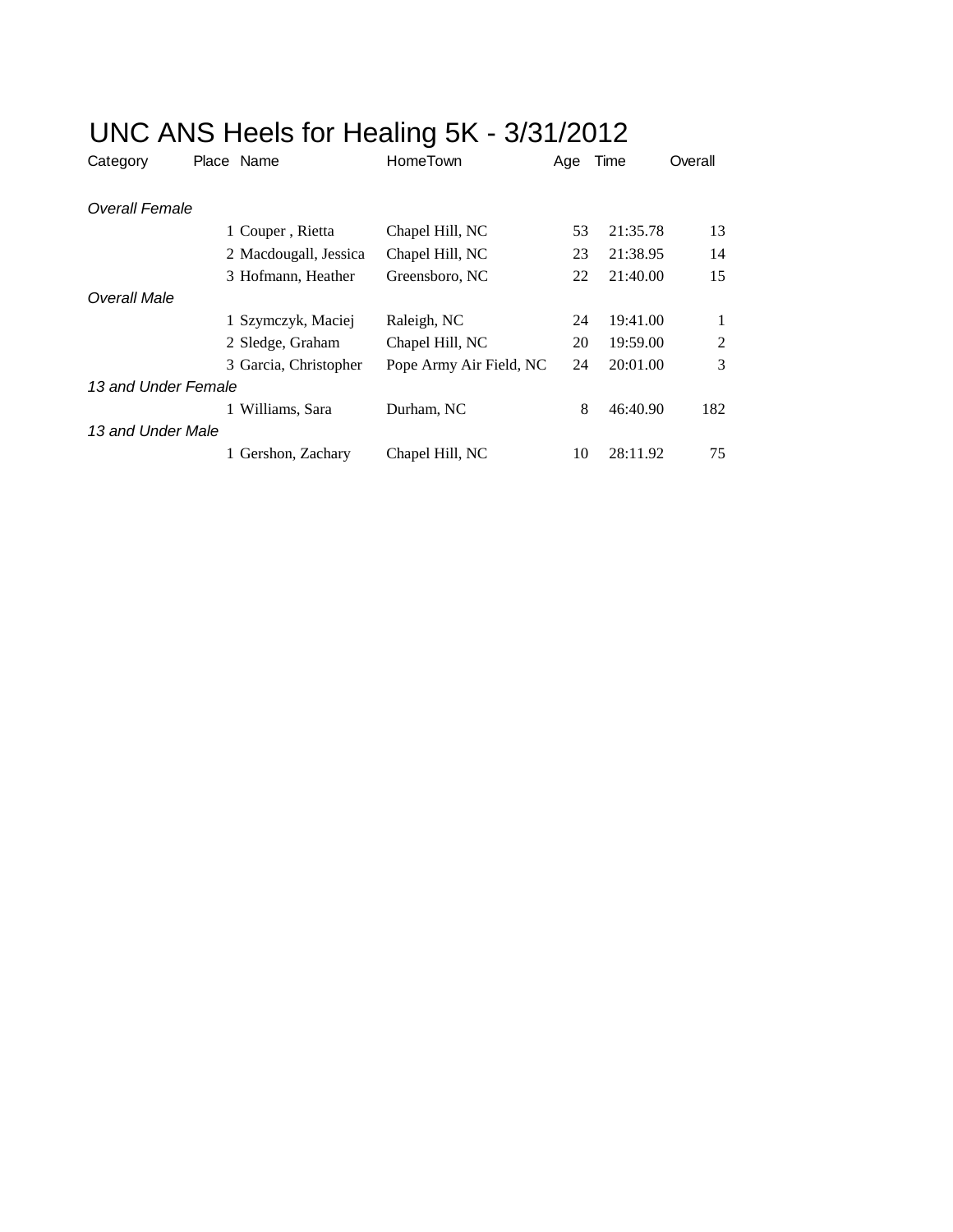## UNC ANS Heels for Healing 5K - 3/31/2012

| Overall                 | Name                  | HomeTown               |                           | Sex Age | Bib# | Time     |
|-------------------------|-----------------------|------------------------|---------------------------|---------|------|----------|
| $\mathbf{1}$            | Szymczyk, Maciej      | Raleigh, NC            | $\mathbf M$               | 24      | 822  | 19:41.00 |
| $\overline{c}$          | Sledge, Graham        | Chapel Hill, NC        | M                         | 20      | 865  | 19:59.00 |
| 3                       | Garcia, Christopher   | Pope Army Air Field, N | M                         | 24      | 681  | 20:01.00 |
| $\overline{\mathbf{4}}$ | Stevens, Trenton      | Carrboro, NC           | M                         | 24      | 816  | 20:27.00 |
| 5                       | Gutowski, Kyle        | Sanford, NC            | M                         | 27      | 696  | 20:47.00 |
| 6                       | Rappleyea, Chad       | Chapel Hill, NC        | M                         | 20      | 775  | 20:49.51 |
| 7                       | macdougall, malcolm   | Unknown, NA            | m                         | 50      | 1370 | 21:02.93 |
| $\,8\,$                 | Morrison, David       | Raleigh, NC            | $\mathbf M$               | 19      | 758  | 21:13.21 |
| 9                       | Kim, William          | Chapel Hill, NC        | M                         | 41      | 1366 | 21:26.00 |
| 10                      | Macon, Bryan          | Raleigh, NC            | M                         | 24      | 861  | 21:26.22 |
| 11                      | Conrad, Simon         | Chapel Hill, NC        | M                         | 23      | 652  | 21:31.85 |
| 12                      | WRIGHT, JAMIE         | Rocky Point, NC        | M                         | 36      | 846  | 21:32.00 |
| 13                      | Couper, Rietta        | Chapel Hill, NC        | ${\rm F}$                 | 53      | 654  | 21:35.78 |
| 14                      | Macdougall, Jessica   | Chapel Hill, NC        | F                         | 23      | 741  | 21:38.95 |
| 15                      | Hofmann, Heather      | Greensboro, NC         | F                         | 22      | 858  | 21:40.00 |
| 16                      | Orr, Scott            | Chapel Hill, NC        | M                         | 30      | 862  | 21:47.76 |
| 17                      | Michael, Alejandro    | Chapel Hill, NC        | M                         | 21      | 749  | 21:53.21 |
| 18                      | Bentley, Graeme       | Chapel Hill, NC        | $\mathbf M$               | 36      | 625  | 22:03.82 |
| 19                      | Kenlan, Dasha         | Raleigh, NC            | F                         | 22      | 725  | 22:16.64 |
| 20                      | Farley, Colleen       | Durham, NC             | F                         | 26      | 670  | 22:30.26 |
| 21                      | Bacon, Terence        | Chapel Hill, NC        | M                         | 34      | 615  | 22:44.45 |
| 22                      | Anderson, James       | Pope Army Air Field, N | M                         | 25      | 611  | 23:03.23 |
| 23                      | Haugh, Ruthie         | Cary, NC               | F                         | 40      | 704  | 23:11.34 |
| 24                      | Cox, Darryl           | Cameron, NC            | M                         | 26      | 655  | 23:20.19 |
| 25                      | Dang, Anna            | Chapel Hill, NC        | F                         | 21      | 658  | 23:20.32 |
| 26                      | Eckert, Wayne         | Davidson, NC           | M                         | 60      | 666  | 23:30.21 |
| 27                      | Scronce, Heidi        | Chapel Hill, NC        | $\boldsymbol{\mathrm{F}}$ | 25      | 794  | 23:37.36 |
| 28                      | Ames, Brandon         | Raleigh, NC            | M                         | 21      | 610  | 23:38.36 |
| 29                      | Scheiber, Kristen     | Cary, NC               | ${\bf F}$                 | 36      | 789  | 23:39.33 |
| 30                      | Scheper, Patrick      | Durham, NC             | M                         | 31      | 792  | 23:55.33 |
| 31                      | Aldrich, Kathryn      | Chapel Hill, NC        | ${\rm F}$                 | 20      | 604  | 23:56.33 |
| 32                      | Barnes, Astin         | Chapel Hill, NC        | ${\rm F}$                 | 22      | 619  | 23:57.33 |
| 33                      | Johnston, David       | RALEIGH, NC            | M                         | 46      | 859  | 24:03.33 |
| 34                      | Stockman, Samantha    | Chapel Hill, NC        | ${\rm F}$                 | 36      | 818  | 24:04.33 |
| 35                      | Biddix, Joseph        | Durham, NC             | M                         | 29      | 628  | 24:05.33 |
| 36                      | gonzalez, marissa     | Cary, NC               | $\mathbf f$               | 21      | 1362 | 24:06.28 |
| 37                      | Davis, Hannah         | Chapel Hill, NC        | ${\rm F}$                 | 21      | 855  | 24:06.33 |
| 38                      | Ballentine, Charlotte | Cornelius, NC          | ${\rm F}$                 | 21      | 617  | 24:09.46 |
| 39                      | Pennock, Seth         | Pope Army Air Field, N | M                         | 21      | 764  | 24:26.11 |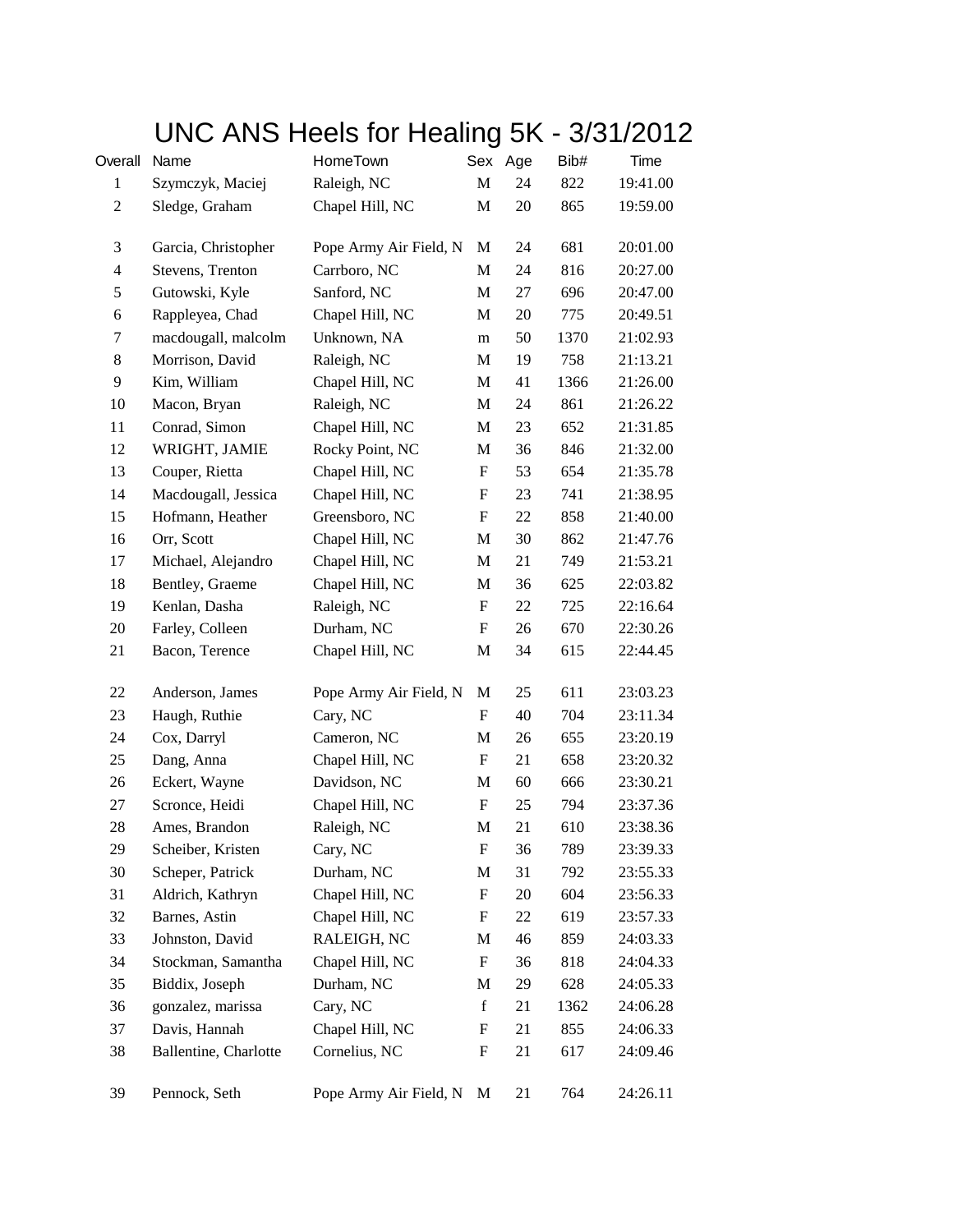| 40 | Altmueller, Stephan   | Chapel Hill, NC | M                         | 39 | 609  | 24:38.11 |
|----|-----------------------|-----------------|---------------------------|----|------|----------|
| 41 | Erwin, Erin           | DURHAM, NC      | $\mathbf F$               | 24 | 669  | 24:43.23 |
| 42 | Montana, Brandon      | Chapel Hill, NC | M                         | 31 | 756  | 24:49.06 |
| 43 | Weaver, Christina     | Chapel Hill, NC | F                         | 24 | 835  | 24:49.13 |
| 44 | LaMasse, Chris        | Durham, NC      | M                         | 29 | 733  | 24:49.56 |
| 45 | Sarsfield, Jillian    | RALEIGH, NC     | $\boldsymbol{\mathrm{F}}$ | 27 | 788  | 24:51.12 |
| 46 | Hardin, Jesse         | Durham, NC      | M                         | 34 | 699  | 24:53.12 |
| 47 | Scott, Lauren         | Chapel Hill, NC | $\mathbf F$               | 19 | 793  | 25:05.27 |
| 48 | Sodoma, Justin        | Chapel Hill, NC | M                         | 21 | 803  | 25:06.29 |
| 49 | Hodges, Eric          | Durham, NC      | $\mathbf M$               | 40 | 710  | 25:12.28 |
| 50 | Scheper, Andy         | Durham, NC      | M                         | 27 | 790  | 25:28.69 |
| 51 | Donaldson, Lauren     | Chapel Hill, NC | $\boldsymbol{\mathrm{F}}$ | 22 | 665  | 25:32.75 |
| 52 | blackley, gracie      | Raleigh, NC     | $\mathbf F$               | 20 | 629  | 25:32.75 |
| 53 | kayler, david         | Chapel Hill, NC | m                         | 22 | 1384 | 25:33.75 |
| 54 | delk, sarah           | Trinity, NC     | $\mathbf f$               | 19 | 1377 | 25:34.75 |
| 55 | Allen, Robin          | Durham, NC      | $\boldsymbol{\mathrm{F}}$ | 23 | 606  | 25:37.43 |
| 56 | Pernick, Craig        | Chevy Chase, MD | M                         | 51 | 766  | 25:40.30 |
| 57 | melton, steve         | Chapel Hill, NC | m                         | 40 | 1383 | 25:43.95 |
| 58 | Barnard, Brett        | Durham, NC      | M                         | 21 | 618  | 25:54.45 |
| 59 | gardner, chris        | Unknown, NA     | m                         | 21 | 1381 | 26:11.29 |
| 60 | fang, cathy           | Durham, NC      | $\mathbf f$               | 30 | 1378 | 26:32.88 |
| 61 | Encarnacion, John     | CARY, NC        | M                         | 19 | 668  | 26:47.73 |
| 62 | Spillane, Don         | CARY, NC        | M                         | 52 | 808  | 26:52.44 |
| 63 | Duncan, Catherine     | Cary, NC        | F                         | 47 | 856  | 26:57.09 |
| 64 | Duncan, Kelsey        | Cary, NC        | F                         | 21 | 857  | 27:07.79 |
| 65 | Karigan, Michael      | Chapel Hill, NC | M                         | 21 | 723  | 27:09.79 |
| 66 | Gilbert, Lindsey      | Leesburg, NC    | $\boldsymbol{\mathrm{F}}$ | 21 | 686  | 27:10.79 |
| 67 | Disabato, Anne        | Flossmoor, IL   | $\boldsymbol{\mathrm{F}}$ | 21 | 663  | 27:13.79 |
| 68 | Boling, Daniel        | Carrboro, NC    | M                         | 36 | 631  | 27:14.79 |
| 69 | Tesch, Lauren         | Chapel Hill, NC | ${\bf F}$                 | 21 | 824  | 27:18.13 |
| 70 | Stowe, Rachel         | Wadesboro, NC   | $\boldsymbol{\mathrm{F}}$ | 21 | 819  | 27:20.66 |
| 71 | Torell, Kent          | Carrboro, NC    | M                         | 20 | 826  | 27:33.99 |
| 72 | Stanek, Melia         | Carrboro, NC    | ${\rm F}$                 | 23 | 810  | 27:43.15 |
| 73 | joseph, michael       | Chapel Hill, NC | M                         | 14 | 860  | 27:44.87 |
| 74 | Rossi, Laura          | Cary, NC        | F                         | 29 | 786  | 27:56.87 |
| 75 | Gershon, Zachary      | Chapel Hill, NC | M                         | 10 | 685  | 28:11.92 |
| 76 | Gershon, Timothy      | Chapel Hill, NC | M                         | 44 | 684  | 28:11.95 |
| 77 | Hallbauer, Hanna      | Chapel Hill, NC | ${\rm F}$                 | 22 | 697  | 28:31.92 |
| 78 | Hallbauer, Zachary    | Chapel Hill, NC | M                         | 26 | 698  | 28:32.28 |
| 79 | Russell, Mark         | Raleigh, NC     | M                         | 19 | 787  | 28:58.87 |
| 80 | Kaminer, Sarah        | Chapel Hill, NC | $\boldsymbol{\mathrm{F}}$ | 21 | 722  | 29:11.87 |
| 81 | Bruno, Elizabeth      | Chapel Hill, NC | ${\rm F}$                 | 47 | 643  | 29:16.66 |
| 82 | Van Valkenburg, Tonya | Chapel Hill, NC | F                         | 36 | 830  | 29:25.56 |
| 83 | Robinson, John        | Raleigh, NC     | M                         | 23 | 783  | 29:30.56 |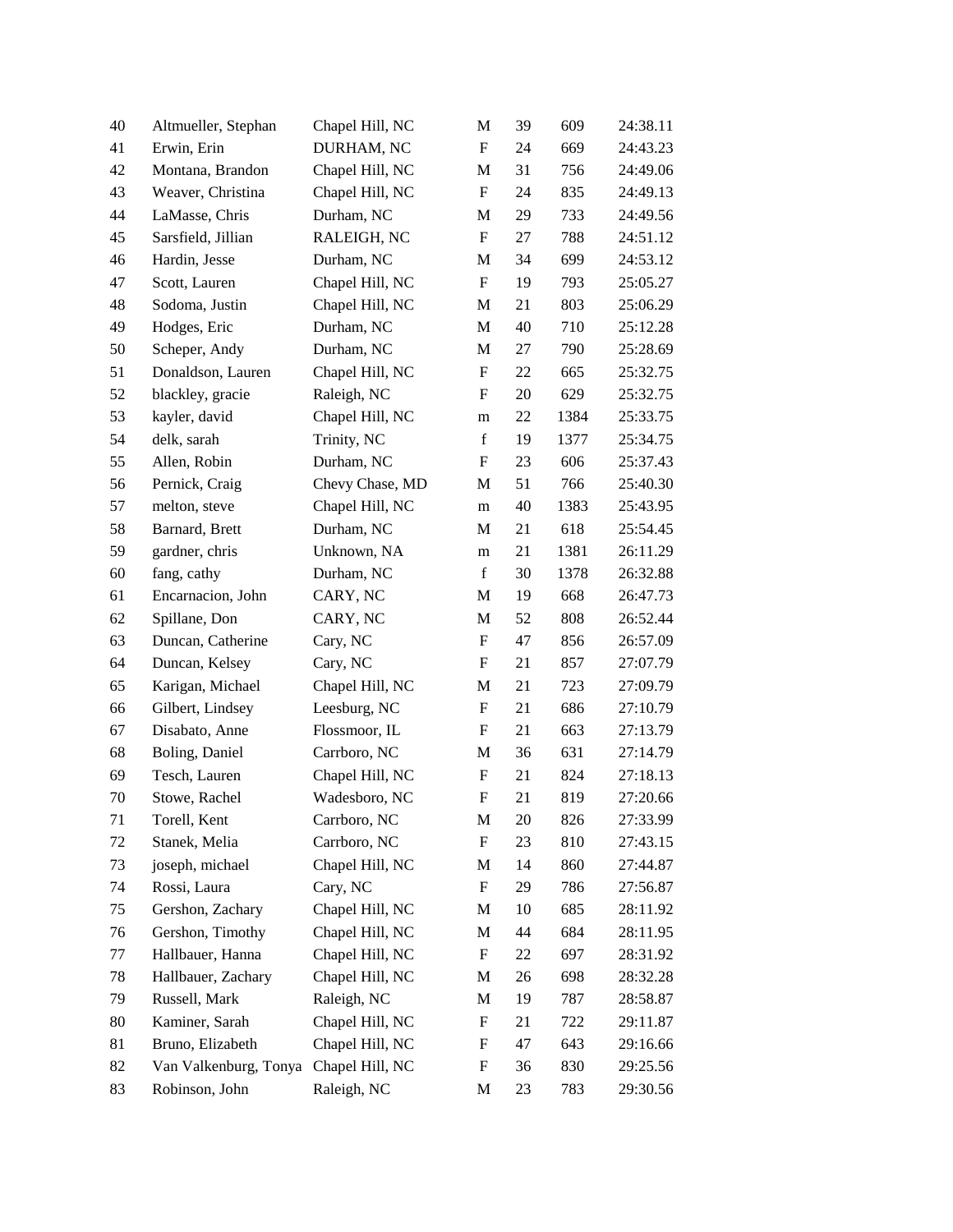| 84  | Laborde, Jeanne-Marie | Chapel Hill, NC  | ${\rm F}$                 | 23 | 731  | 29:35.17 |
|-----|-----------------------|------------------|---------------------------|----|------|----------|
| 85  | Haste, Karen          | Chapel Hill, NC  | ${\rm F}$                 | 36 | 703  | 29:36.02 |
| 86  | Mackanic, Elizabeth   | Chapel Hill, NC  | $\mathbf F$               | 19 | 742  | 29:51.85 |
| 87  | Strable, Zach         | Cary, NC         | M                         | 30 | 821  | 30:11.66 |
| 88  | kevorkian, karis      | Raleigh, NC      | ${\rm F}$                 | 22 | 726  | 30:12.86 |
| 89  | Urquia, Celena        | Durham, NC       | ${\rm F}$                 | 39 | 828  | 30:21.65 |
| 90  | Scruggs, Haley        | Chapel Hill, NC  | F                         | 21 | 795  | 30:23.22 |
| 91  | bridges, lauren       | Snow Camp, NC    | ${\rm F}$                 | 35 | 639  | 30:27.04 |
| 92  | Smith, Olivia         | Chapel Hill, NC  | F                         | 20 | 802  | 30:27.94 |
| 93  | Hollis, Colby         | Chapel Hill, NC  | ${\rm F}$                 | 20 | 711  | 30:30.04 |
| 94  | Kleber, Dana          | Chapel Hill, NC  | ${\rm F}$                 | 21 | 727  | 30:48.23 |
| 95  | Weaver, David         | Chapel Hill, NC  | M                         | 53 | 836  | 30:48.60 |
| 96  | Perry, Casey          | Chapel Hill, NC  | $\boldsymbol{\mathrm{F}}$ | 26 | 1379 | 30:51.23 |
| 97  | Stang, Catherine      | Chapel Hill, NC  | F                         | 22 | 814  | 30:56.84 |
| 98  | Kaminer, Kingsley     | Asheville, NC    | ${\rm F}$                 | 57 | 721  | 31:02.20 |
| 99  | Butler, Grace         | Raleigh, NC      | $\boldsymbol{\mathrm{F}}$ | 19 | 644  | 31:13.70 |
| 100 | Pack, Ashley          | Chapel Hill, NC  | F                         | 20 | 761  | 31:17.02 |
| 101 | Sadiq, Teresa         | Chapel Hill, NC  | $\boldsymbol{\mathrm{F}}$ | 34 | 863  | 31:37.38 |
| 102 | yeh, jen jen          | Chapel Hill, NC  | $\mathbf f$               | 40 | 1365 | 31:37.47 |
| 103 | McGill, Carmen        | Chapel Hill, NC  | ${\rm F}$                 | 20 | 746  | 31:41.03 |
| 104 | Petschauer, Jennifer  | CARY, NC         | $\boldsymbol{\mathrm{F}}$ | 26 | 769  | 31:41.74 |
| 105 | Martin, Sharon        | Chapel Hill, NC  | F                         | 24 | 744  | 31:41.82 |
| 106 | Fridel, Katie         | Chapel Hill, NC  | $\boldsymbol{\mathrm{F}}$ | 22 | 677  | 31:44.87 |
| 107 | Hines, Akil           | Durham, NC       | F                         | 34 | 708  | 31:46.87 |
| 108 | Tabachow, Damia       | Cary, NC         | F                         | 40 | 823  | 31:48.73 |
| 109 | Rippy, Sherry         | Grover, NC       | $\boldsymbol{\mathrm{F}}$ | 54 | 778  | 31:56.73 |
| 110 | Combs, Tricia         | Chapel Hill, NC  | F                         | 22 | 650  | 31:58.73 |
| 111 | Reid, Olivia          | Carrboro, NC     | $\boldsymbol{\mathrm{F}}$ | 20 | 776  | 32:05.32 |
| 112 | WRIGHT, SARAH         | Rocky Point, NC  | F                         | 34 | 847  | 32:24.19 |
| 113 | Rippy, Taylor         | Grover, NC       | ${\rm F}$                 | 22 | 779  | 32:24.69 |
| 114 | marin, sarah          | Chapel Hill, NC  | $\mathbf f$               | 21 | 1376 | 32:25.48 |
| 115 | Henderson, Lynn       | Apex, NC         | F                         | 53 | 706  | 32:37.58 |
| 116 | Henderson, Emily      | Chapel Hill, NC  | F                         | 20 | 705  | 32:38.64 |
| 117 | Seifert, Micah        | Chapel Hill, NC  | ${\rm F}$                 | 25 | 796  | 32:38.94 |
| 118 | Allen, Shelby         | High Point, NC   | ${\rm F}$                 | 23 | 607  | 32:45.08 |
| 119 | Arab, Najla           | Chapel Hill, NC  | ${\rm F}$                 | 23 | 613  | 32:48.63 |
| 120 | Stevens, Mark         | Hillsborough, NC | M                         | 28 | 815  | 32:53.59 |
| 121 | Price, Morgan         | Chapel Hill, NC  | $\boldsymbol{\mathrm{F}}$ | 26 | 773  | 33:10.64 |
| 122 | Lawson, Joel Boevi    | Durham, NC       | M                         | 33 | 735  | 33:11.82 |
| 123 | Aguirre, Jesus        | Chapel Hill, NC  | M                         | 28 | 603  | 33:11.95 |
| 124 | Stanford, Kathleen    | Carrboro, NC     | ${\rm F}$                 | 21 | 812  | 33:13.88 |
| 125 | Rossi, Holly          | DURHAM, NC       | ${\rm F}$                 | 56 | 785  | 33:20.88 |
| 126 | Powers, Bill          | Chapel Hill, NC  | M                         | 77 | 1380 | 33:27.43 |
| 127 | Pennell, Christie     | Chapel Hill, NC  | ${\rm F}$                 | 23 | 763  | 33:34.55 |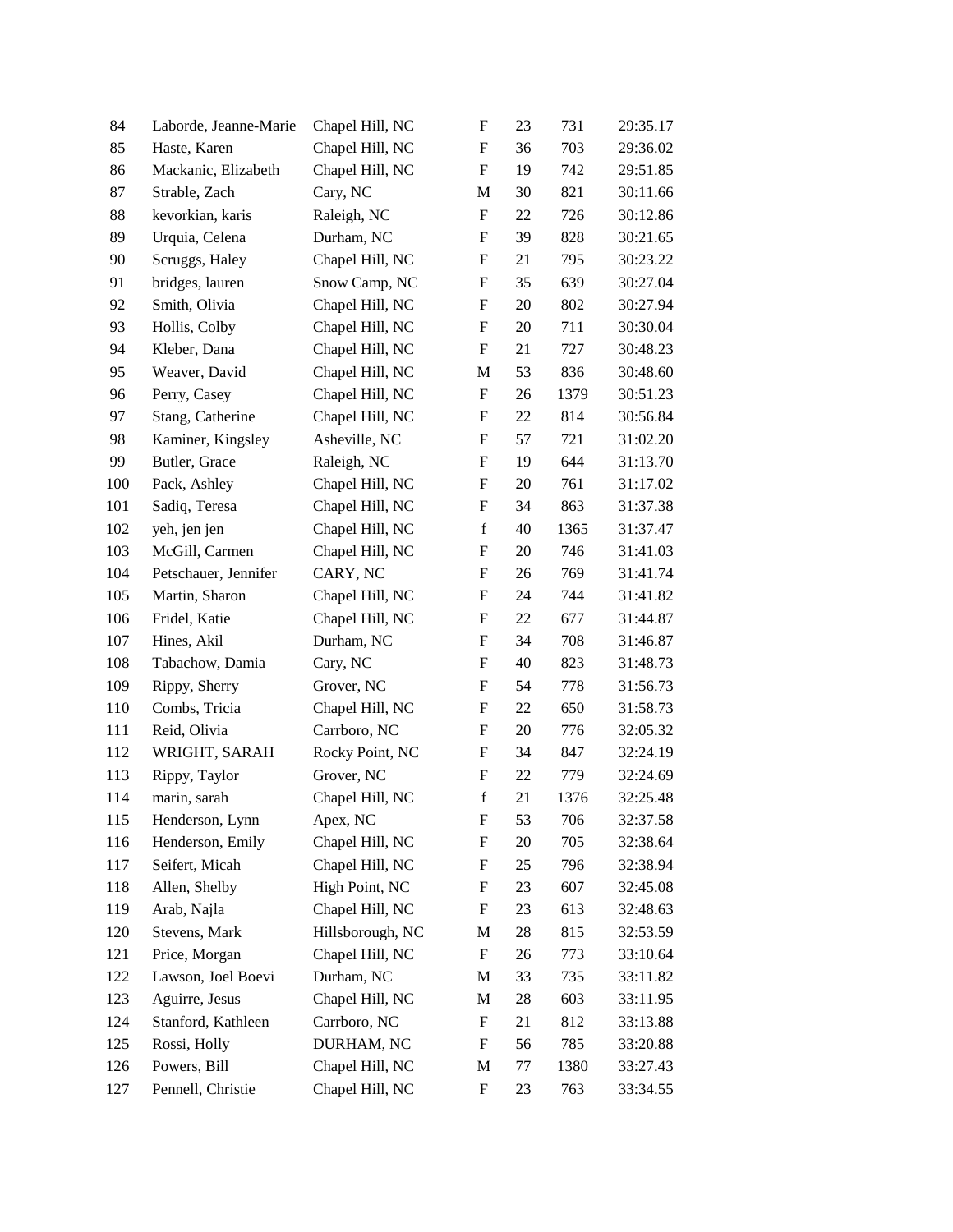| 128 | warner, chris        | Monroe, NC        | m                         | 22 | 1361 | 33:41.01 |
|-----|----------------------|-------------------|---------------------------|----|------|----------|
| 129 | Weaver, Scott        | Dallas, NC        | M                         | 51 | 838  | 33:57.04 |
| 130 | Godbole, Sangeeta    | Durham, NC        | $\boldsymbol{\mathrm{F}}$ | 44 | 689  | 34:02.34 |
| 131 | Poag, Laura          | Cary, NC          | F                         | 19 | 771  | 34:03.90 |
| 132 | Twiddy, Mary         | RALEIGH, NC       | F                         | 25 | 827  | 34:05.36 |
| 133 | Parks, Leah          | Chapel Hill, NC   | $\boldsymbol{\mathrm{F}}$ | 22 | 762  | 34:13.31 |
| 134 | nobles, jared        | Chapel Hill, NC   | m                         | 21 | 1364 | 34:16.59 |
| 135 | Sims, Susan          | Chapel Hill, NC   | $\boldsymbol{\mathrm{F}}$ | 21 | 800  | 34:16.59 |
| 136 | Boraski, Marissa     | Chapel Hill, NC   | F                         | 21 | 634  | 34:17.30 |
| 137 | Curtis, Clare        | Chapel Hill, NC   | F                         | 24 | 657  | 34:20.57 |
| 138 | Todd, Ryan           | Chapel Hill, NC   | M                         | 25 | 825  | 34:20.92 |
| 139 | McLean, Marcus       | Durham, NC        | M                         | 34 | 747  | 34:44.68 |
| 140 | Perez, Christina     | Raleigh, NC       | $\boldsymbol{\mathrm{F}}$ | 20 | 765  | 34:48.28 |
| 141 | Strable, Lynda       | Cary, NC          | F                         | 29 | 820  | 34:58.56 |
| 142 | Adducci, Daniel      | Raleigh, NC       | M                         | 23 | 851  | 35:10.80 |
| 143 | Walsh, Charles       | Raleigh, NC       | M                         | 23 | 833  | 35:11.54 |
| 144 | Miller, Ashley       | Fuquay-Varina, NC | F                         | 20 | 751  | 35:14.54 |
| 145 | Gardner, Robert      | Cary, NC          | M                         | 23 | 682  | 35:29.76 |
| 146 | Reynolds, JoAnna     | Charlotte, NC     | F                         | 51 | 777  | 35:30.54 |
| 147 | Conrad, Peter        | Indian Trail, NC  | M                         | 58 | 651  | 35:38.01 |
| 148 | Hill, Nathaly        | Raleigh, NC       | $\boldsymbol{\mathrm{F}}$ | 27 | 707  | 35:46.09 |
| 149 | Chir, Alexandra      | Hillsborough, NC  | F                         | 19 | 647  | 35:58.22 |
| 150 | Branoff, Sarah       | Kernersville, NC  | $\boldsymbol{\mathrm{F}}$ | 18 | 637  | 36:01.17 |
| 151 | Branoff, William     | Kernersville, NC  | M                         | 47 | 638  | 36:20.33 |
| 152 | Kleber, Karen        | New Bern, NC      | F                         | 50 | 728  | 36:28.33 |
| 153 | Shook, Benjamin      | Carrboro, NC      | M                         | 30 | 864  | 36:33.33 |
| 154 | Gershon, Lori        | Chapel Hill, NC   | F                         | 41 | 683  | 38:24.33 |
| 155 | forrester, stacy     | Chapel Hill, NC   | F                         | 28 | 674  | 38:29.33 |
| 156 | Roche, Rebekah       | Clayton, NC       | $\boldsymbol{F}$          | 28 | 784  | 38:39.13 |
| 157 | Stanfel, Lauren      | Chapel Hill, NC   | $\boldsymbol{F}$          | 23 | 811  | 38:39.88 |
| 158 | jenkins, jessica     | Moncure, NC       | ${\bf F}$                 | 28 | 716  | 38:41.33 |
| 159 | Sells, Ashley        | Durham, NC        | F                         | 24 | 797  | 38:56.63 |
| 160 | Shannon, Stephanie   | CARY, NC          | F                         | 22 | 799  | 39:39.63 |
| 161 | Crider, Abby         | Clayton, NC       | F                         | 21 | 656  | 40:11.64 |
| 162 | Fischetti, Katherine | Wilmington, NC    | ${\rm F}$                 | 20 | 672  | 40:12.64 |
| 163 | Goodwin, Ryan        | Wilmington, NC    | M                         | 14 | 692  | 40:13.42 |
| 164 | Goodwin, Anne        | Wilmington, NC    | $\boldsymbol{F}$          | 53 | 691  | 40:13.64 |
| 165 | Lang, Lindsey        | DURHAM, NC        | ${\bf F}$                 | 21 | 734  | 40:14.64 |
| 166 | Johnston, Katie      | Hickory, NC       | F                         | 21 | 719  | 40:15.64 |
| 167 | White, Emilyn        | Chapel Hill, NC   | ${\rm F}$                 | 21 | 841  | 40:19.74 |
| 168 | Cochrane, Catherine  | Piedmont, SC      | F                         | 21 | 1367 | 40:20.63 |
| 169 | Freeman, Camille     | Chapel Hill, NC   | F                         | 21 | 676  | 40:26.63 |
| 170 | Yusiewicz, Carly     | Chapel Hill, NC   | ${\bf F}$                 | 24 | 850  | 40:38.63 |
| 171 | Hines, Allanah       | Durham, NC        | F                         | 29 | 709  | 41:10.71 |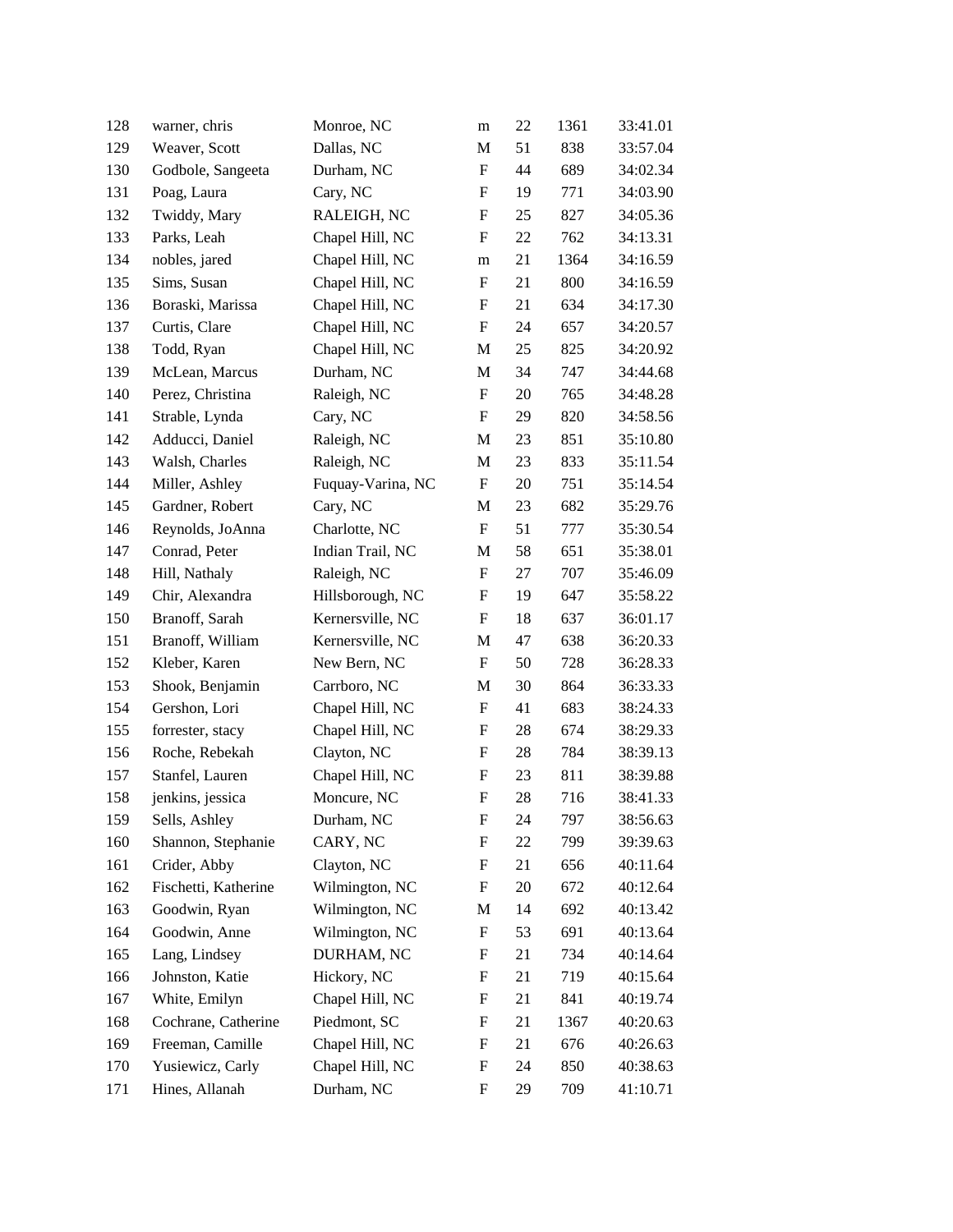| 172 | Skiver, Melissa                   | Cary, NC          | ${\rm F}$                 | 57    | 801  | 41:27.33 |
|-----|-----------------------------------|-------------------|---------------------------|-------|------|----------|
| 173 | Njuki, Anne                       | DURHAM, NC        | F                         | 30    | 760  | 42:00.96 |
| 174 | paryz, tyler                      | Cary, NC          | m                         | 10    | 1375 | 44:45.96 |
| 175 | Baker, Darlene                    | Chapel Hill, NC   | $\boldsymbol{\mathrm{F}}$ | 48    | 616  | 44:48.81 |
| 176 | paryz, jon                        | Cary, NC          | m                         | 41    | 1374 | 44:48.81 |
| 177 | paryz, debbie                     | Cary, NC          | $\mathbf f$               | 40    | 1372 | 44:49.62 |
| 178 | Williams, Seth                    | Durham, NC        | M                         | 13    | 871  | 44:49.81 |
| 179 | Williams, Joan                    | Durham, NC        | ${\rm F}$                 | 47    | 869  | 46:32.69 |
| 180 | Howard, Crystal                   | Holly Springs, NC | ${\rm F}$                 | 27    | 712  | 46:38.54 |
| 181 | Blaylock, Mandy                   | Apex, NC          | $\boldsymbol{\mathrm{F}}$ | 34    | 630  | 46:38.71 |
| 182 | Williams, Sara                    | Durham, NC        | ${\rm F}$                 | $8\,$ | 870  | 46:40.90 |
| 183 | Annas, Michelle                   | Chapel Hill, NC   | F                         | 21    | 612  | 46:44.98 |
| 184 | Southers, Katie                   | Clemmons, NC      | F                         | 21    | 806  | 46:44.98 |
| 185 | Branoff, Katharine                | Carrboro, NC      | ${\rm F}$                 | 22    | 636  | 46:50.42 |
| 186 | Branoff, Jill                     | Kernersville, NC  | $\boldsymbol{\mathrm{F}}$ | 48    | 635  | 46:51.02 |
| 187 | Pernick, Denise                   | Chevy Chase, MD   | $\boldsymbol{\mathrm{F}}$ | 51    | 767  | 48:37.52 |
| 188 | Pernick, Julia                    | Chapel Hill, NC   | F                         | 20    | 768  | 48:40.78 |
| 189 | Togni, Patrick                    | Chapel Hill, NC   | M                         | 37    | 867  | 49:28.03 |
| 190 | Williams, Durward                 | Chapel Hill, NC   | $\boldsymbol{\mathrm{F}}$ | 40    | 842  | 50:08.42 |
| 191 | Shannon, Robin                    | CARY, NC          | $\mathbf F$               | 55    | 798  | 50:10.33 |
| 192 | Mills, Robert                     | Williamston, NC   | M                         | 21    | 753  | 50:15.63 |
| 193 | Valletti, Celina                  | PEABODY, MA       | F                         | 20    | 829  | 50:39.12 |
| 194 | Tucker, Matthew                   | Raleigh, NC       | M                         | 20    | 868  | 50:43.45 |
| 195 | Lucovsky, Megan                   | Chapel Hill, NC   | $\boldsymbol{\mathrm{F}}$ | 24    | 739  | 51:16.10 |
| 196 | Sorensen, Courtney                | Chapel Hill, NC   | ${\bf F}$                 | 23    | 804  | 51:18.28 |
| 197 | Lea, Stephanie                    | Raleigh, NC       | $\boldsymbol{\mathrm{F}}$ | 25    | 737  | 51:39.01 |
| 198 | Lea, Jonathan                     | Raleigh, NC       | M                         | 27    | 736  | 51:39.13 |
| 199 | Brooks, Kelly                     | Apex, NC          | F                         | 22    | 640  | 51:52.21 |
| 200 | Causey, Michael                   | Apex, NC          | M                         | 21    | 645  | 51:52.23 |
| 201 | Desai, Eva                        | Raleigh, NC       | $\boldsymbol{\mathrm{F}}$ | 19    | 660  | 52:05.32 |
| 202 | Gottfred, Mary Layson             | Raleigh, NC       | ${\rm F}$                 | 19    | 694  | 52:05.32 |
| 203 | Young, Alison                     | Chapel Hill, NC   | F                         | 22    | 849  | 52:11.99 |
| 204 | Finch, Cristi                     | Chapel Hill, NC   | F                         | 21    | 671  | 52:12.72 |
| 205 | Elms, Elena                       | Chapel Hill, NC   | F                         | 58    | 667  | 54:28.72 |
| 206 | Allen, Sandra                     | High Point, NC    | $\boldsymbol{\mathrm{F}}$ | 51    | 853  | 54:39.72 |
| 207 | Allen, James                      | High Point, NC    | M                         | 63    | 852  | 54:43.72 |
| 208 | Watts, Susan                      | Cary, NC          | F                         | 58    | 834  | 54:48.72 |
| 209 | Fried, Gary                       | Cary, NC          | M                         | 63    | 680  | 54:53.72 |
| 210 | woodall, loretta                  | CARY, NC          | F                         | 61    | 844  | 55:07.72 |
| 211 | hastie, peggy                     | Durham, NC        | $\mathbf f$               | 50    | 1373 | 55:08.72 |
| 212 | Alhorani, Sarah                   | Chapel Hill, NC   | ${\rm F}$                 | 22    | 605  | 55:52.29 |
| 213 | Rivera Quyyum, Amanda Raleigh, NC |                   | F                         | 25    | 780  | 55:54.77 |
| 214 | McClanahan, Cristin               | Chapel Hill, NC   | F                         | 24    | 745  | 56:09.77 |
| 215 | Conrad, Susan                     | Indian Trail, NC  | ${\rm F}$                 | 54    | 653  | 56:12.77 |